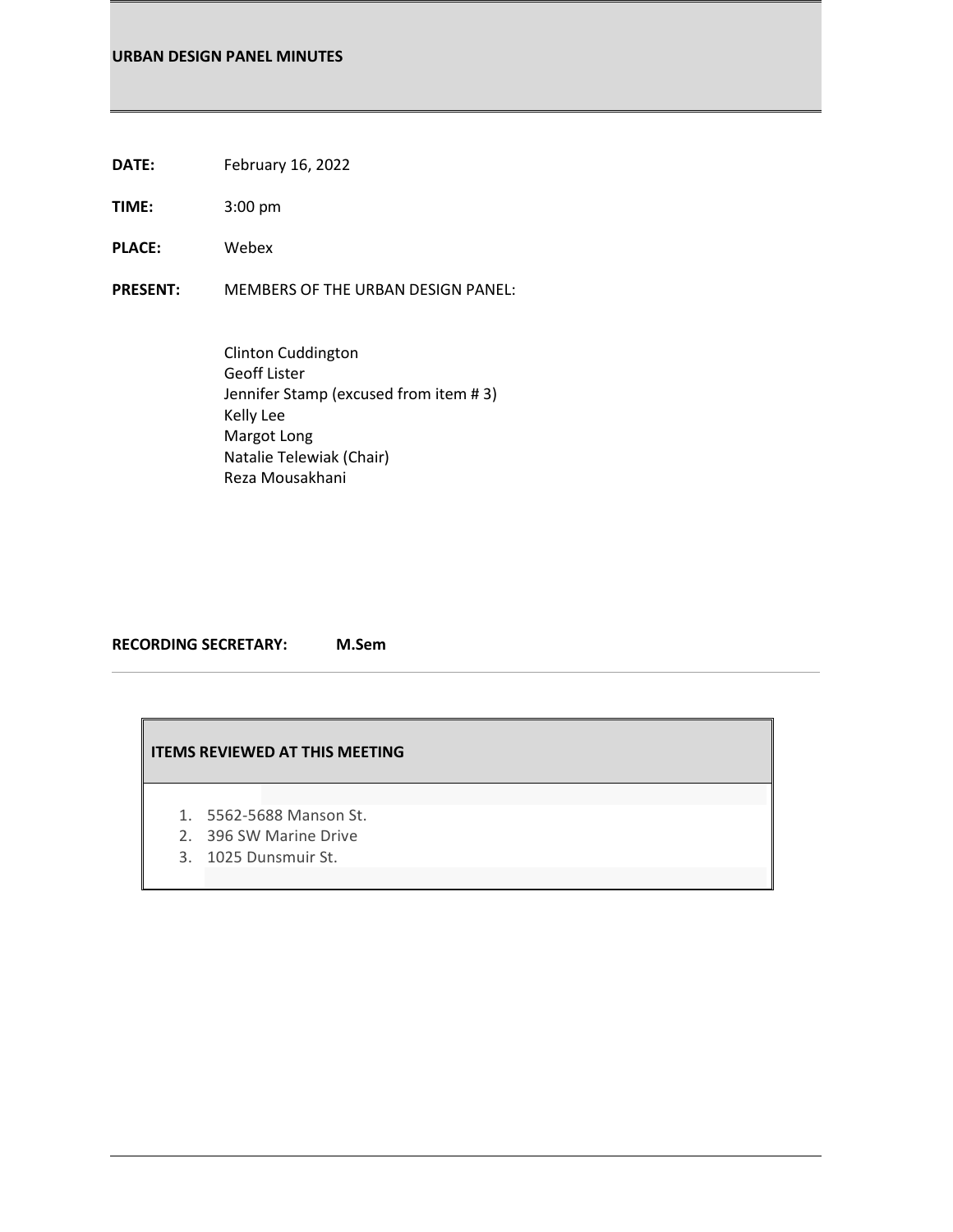**BUSINESS MEETING** Chair, MS. TELEWIAK, called the meeting to order at 3:00 p.m. and noted the presence of a quorum.

| <b>Address:</b>            | 5562-5688 Manson Street                                                                                                                                                                                                                                                                                                                                                                                                                                                                                                                                                                   |
|----------------------------|-------------------------------------------------------------------------------------------------------------------------------------------------------------------------------------------------------------------------------------------------------------------------------------------------------------------------------------------------------------------------------------------------------------------------------------------------------------------------------------------------------------------------------------------------------------------------------------------|
| <b>Permit No.:</b>         | RZ-2021-00046                                                                                                                                                                                                                                                                                                                                                                                                                                                                                                                                                                             |
| <b>Description:</b>        | To develop two 18-storey rental buildings, plus an additional partial<br>storey for rooftop amenities, including 392 secured rental units (with<br>20% of residential floor space provided as below-market units) with a<br>37-space childcare facility at grade; all over two levels of underground<br>parking consisting of 227 parking spaces and 733 bicycle spaces. The<br>floor area is 26,605 sq. m (286,380 sq. ft.), the floor space ratio (FSR)<br>is 5.97, and the building height is 63.8 m (209 ft.). The application is<br>being considered under the Cambie Corridor Plan. |
| Zoning:                    | RS-1 to CD-1                                                                                                                                                                                                                                                                                                                                                                                                                                                                                                                                                                              |
| <b>Application Status:</b> | <b>Rezoning Application</b>                                                                                                                                                                                                                                                                                                                                                                                                                                                                                                                                                               |
| <b>Review:</b>             | First                                                                                                                                                                                                                                                                                                                                                                                                                                                                                                                                                                                     |
| Architect:                 | DA Architects and Planners                                                                                                                                                                                                                                                                                                                                                                                                                                                                                                                                                                |
| Delegation:                | Al Johnson, DA Architects                                                                                                                                                                                                                                                                                                                                                                                                                                                                                                                                                                 |
|                            | David Jerke, Van der Zalm + Associates                                                                                                                                                                                                                                                                                                                                                                                                                                                                                                                                                    |
| Staff:                     | Joseph Tohill and Omar Aljebouri                                                                                                                                                                                                                                                                                                                                                                                                                                                                                                                                                          |
|                            |                                                                                                                                                                                                                                                                                                                                                                                                                                                                                                                                                                                           |

**EVALUATION:** Support with Recommendations (6/1)

## **Planner's Introduction:**

Rezoning Planner, Joseph Tohill, introduced this rezoning application at 5562-5688 Manson Street being considered under the Cambie Corridor Plan. The site is located a half block north of West 41st avenue on Manson Street and consists of 6 lots zoned RS-1. The area has seen significant redevelopment activity in recent years, with new townhouses and 6-storey residential apartments approved nearby. The Oakridge site across 41st avenue to the south is envisioned to redevelop into a large mixed-use development with a range of retail, service, office, civic and residential space, including secured market and social housing.

The sub-area in which the site is located is envisioned to develop into a high density residential area with a variety of new affordable housing types and tenures. Tower heights up to 15 and 18 storeys can be considered, with mid-rise building up to 4 and 6 storeys considered for sites precluded from tower development. Tower developments must include either (a) 100% secured rental units with 20% of residential floor space as below market rental or (b) a minimum of 30% of residential floor area provided as social housing. For podium forms, increases in height can be considered for proposals that include turnkey childcare.

The proposal is for a residential development with two towers at 18 storeys on two 6-storey podiums with an FSR of 5.97. 392 secured rental units are proposed, with 20% of residential floor space, (or 79 units) provided as below market units. A 37-space childcare facility provided turnkey to the City is included on the ground level. Amenity spaces are located on the 7th floor on top of the podiums and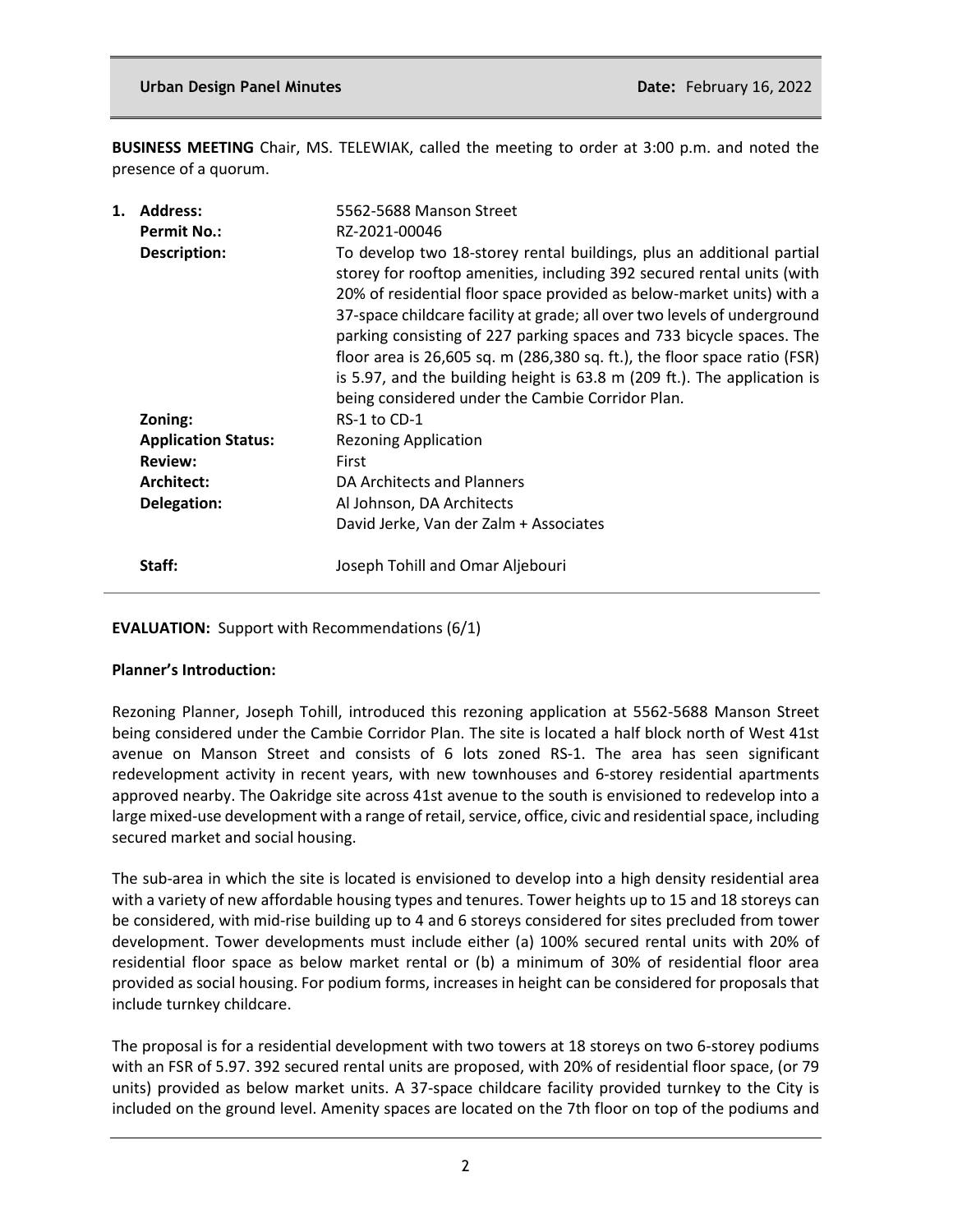on the roof of each tower. There are 227 parking spaces and 733 bicycle parking spaces located on three levels of underground parking accessed from the lane.

Development Planner, Omar Aljebouri presented the project's form of development.

The Neighbourhood:

- The Plan recognizes the Oakridge Municipal Town Centre as an emerging urban hub with a significant concentration of urban uses and density.
- The arterials will form part of a new commercial core while the surrounding off-arterials areas are for high-density residential with a diversity of building forms and connects to adjacent parks, shops, and services within the MTC.

The Built Form & Public Realm:

- To provide form diversity, the Plan offers two high-rise typologies:
	- o 18-storey tower in open space
	- $\circ$  15-storey tower on a 4-st podium. This may be increased up to 18-st for the provision of turnkey childcare
- An additional partial storey above the prescribed height for common rooftop amenity spaces contiguous with common outdoor amenity space, which is stepped back significantly to minimize visibility.
- Towers on podiums will create an urban street edge, with ground-oriented units.
- A continuous 4 storey streetwall
- Vertically expressed slim towers that are at least 90 ft. apart with a maximum of two towers per block.
- Tower tops should provide a visual terminus as viewed from street level and afar.
- A series of secondary active links are envisioned by the Plan to create neighbourhood porosity.
- These links accommodate pedestrian passage, with elements that support an informal space for movement and respite such as low-maintenance planting; informal seating arrangements; bike parking.

Existing and Future Context:

The site is surrounded by single-family houses, which, under the Plan are anticipated to develop similarly to the site (i.e. up to 18-storey towers). To the south are existing six-storey buildings that are likely to remain.

The Proposal:

- Two 18-storey towers on podiums with turnkey childcare. The increase from 15 to 18 storeys is expected by the *Plan* for projects that offer childcare.
- The six-storey podium varies from the *Plan*'s anticipated four-storey podium. The applicant is seeking an increase in podium height for project viability to deliver 100% rental units with belowmarket rental components and turnkey childcare.
- The upper two storeys of the podium are recessed to minimize their appearance and reinforced the four-storey streetwall. This is consistent with the *Plan's* direction for six-storey buildings in the MTC.
- A mid-block secondary active link is provided and separated the two buildings.
- The towers and podium forms generally reflect the dimensions expected by the *Plan*.
- The childcare is located at the rear of the north building.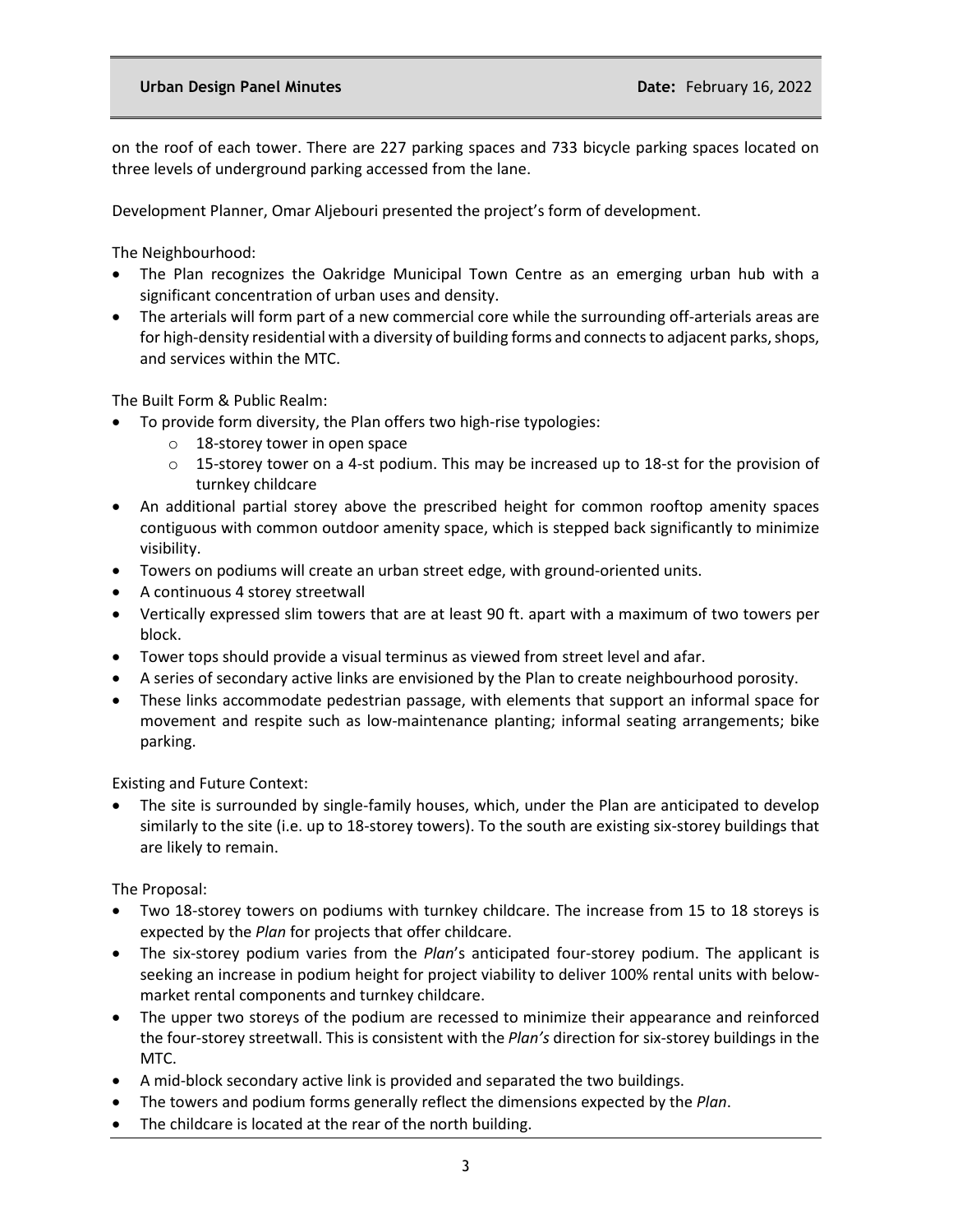• Indoor and outdoor amenities are provided on the podiums and towers.

Staff acknowledge that the Cambie Corridor Plan is prescriptive in terms of built form.

## **Advice from the Panel on this application is sought on the following:**

1) Height, density and overall massing, in particular the proposed podium height variation from the Plan.

2) Any preliminary advice for consideration at the Development Permit stage

### **Applicant's Introductory Comments:**

Al Johnson presented the design rationale and explanation for the proposed project design.

David Jerke presented the landscape vision and plans.

### **Applicant and staff took questions from Panel.**

### **Panel's Consensus on Key Aspects Needing Improvement:**

Having reviewed the project, it was moved by **MS. STAMP** and seconded by **MR. LISTER** and was the decision of the Urban Design Panel:

THAT the Panel Recommend Support with recommendations to the project with the following recommendations to be reviewed by City Staff:

- 1. Consider refinement of the expression of the massing to address symmetry and lack of variation.
- 2. Consider refinement of amenity spaces to enhance social gathering.
- 3. Review daycare location and sun exposure and refine daycare design.
- 4. Design development to review provision for family-oriented units in particular at the ground plane.
- 5. Design development to review the unit layout design to avoid blank expression on façade.

#### **Panel Commentary**

General support from the Panel on the density and height, especially support of the variation from the Plan with the six-storey podium.

There were mixed comments regarding the massing and façade approach with consistent comments on formality, rigidity, symmetry and lack of variation.

There were several comments regarding unit mix, particularly the units that are at grade and the need for family-oriented units at grade.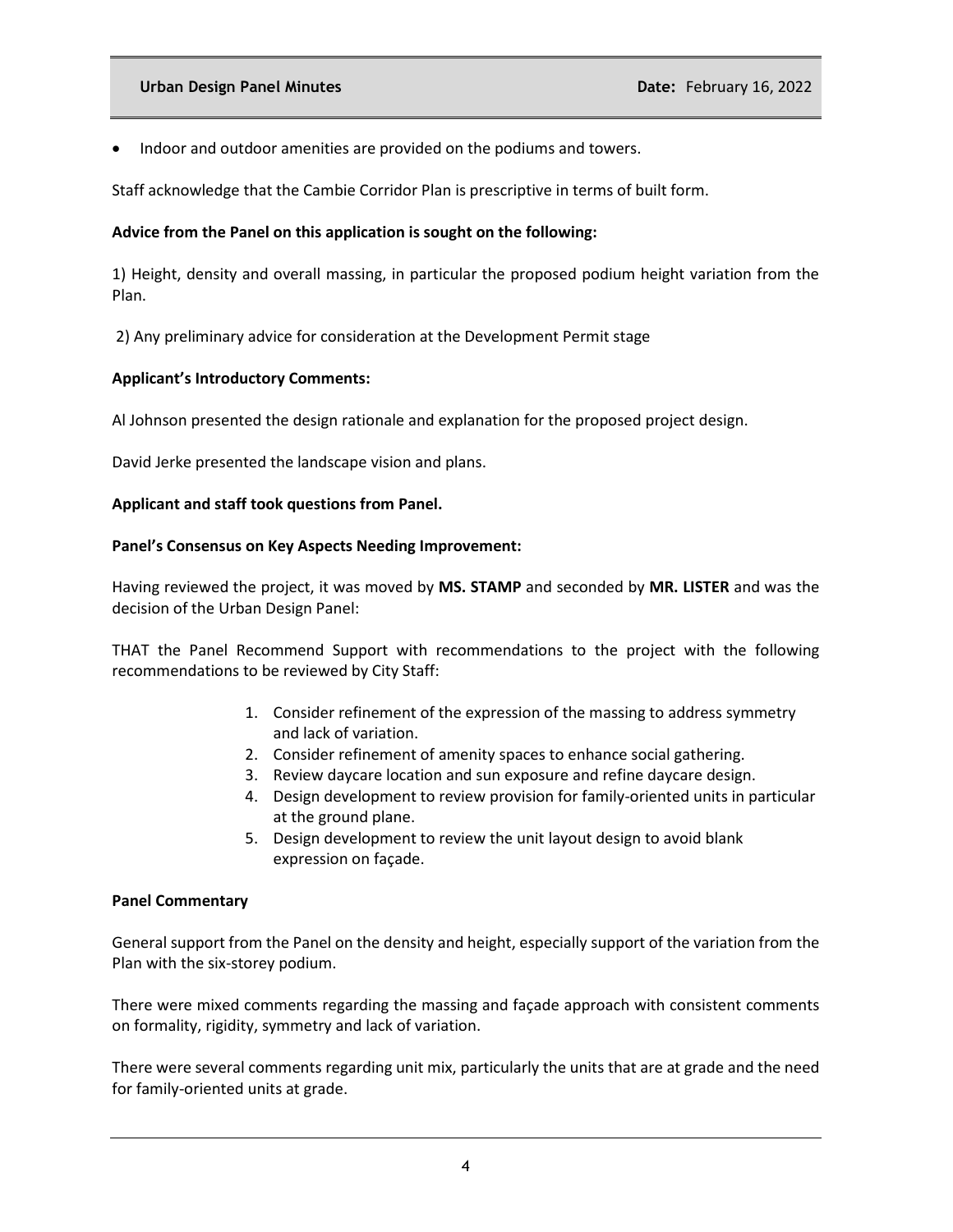#### **Urban Design Panel Minutes Date:** February 16, 2022

The daycare space was well received by the Panel, noting it is a positive attribute to this site. There were comments on the daycare's access to daylight, and what the approach and circulation are to the daycare itself both from the pedestrian-oriented circulation and vehicular.

Regarding daycare after 2 pm, a Panel member encouraged doing shadow studies beyond 2 pm is critical.

General support from the Panel of pulling back the parkade and opportunities it will provide. On the east lane, there could be more street trees.

A Panel member suggested relocating the lay-bys and pull-outs from the north-south lane to the underground.

A Panel member encouraged more indoor amenity areas on level 7 for social gatherings.

Some comments on the opportunity to enhance the public realm through design development.

General support from the Panel on the midblock break.

A Panel member noted the emphasis on having mechanical cooling.

A Panel member noted there is a lot of sun exposure on the south and lots of glass and will be expensive to heat and cool.

Some Panel members noted the solid wall on the corner is opaque.

The Panel noted a desire to see this proposal again at the Development Permit stage.

**Applicant's Response:** The applicant team thanked the panel for their comments.

| 2. | <b>Address:</b>            | 396 SW Marine Dr.                                                                                                                                                                                                                                                                                                                                                                                                                                                                                                                                                                                                                                                         |
|----|----------------------------|---------------------------------------------------------------------------------------------------------------------------------------------------------------------------------------------------------------------------------------------------------------------------------------------------------------------------------------------------------------------------------------------------------------------------------------------------------------------------------------------------------------------------------------------------------------------------------------------------------------------------------------------------------------------------|
|    | <b>Permit No.:</b>         | RZ-2021-00054                                                                                                                                                                                                                                                                                                                                                                                                                                                                                                                                                                                                                                                             |
|    | Description:               | To develop an 11-storey building, and a 19-storey building above a 3-<br>storey podium, including commercial retail space at grade, 37-space<br>childcare facility on Level 3, office space and light industrial space; all<br>over three levels of underground parking, including 674 vehicle spaces<br>and 349 bicycle spaces. The total floor area is 63,109 sq. m (679,310<br>sq. ft.) and the floor space ratio (FSR) is 4.5. The east building height is<br>50.3 m (165 ft.) and the west building height is 76.2 m (250 ft.). The<br>application is being considered under the Marpole Community Plan<br>and the Employment Lands & Economy Review Phase 2 Report. |
|    | Zoning:                    | $I-2$ to CD-1                                                                                                                                                                                                                                                                                                                                                                                                                                                                                                                                                                                                                                                             |
|    | <b>Application Status:</b> | <b>Rezoning Application</b>                                                                                                                                                                                                                                                                                                                                                                                                                                                                                                                                                                                                                                               |
|    | <b>Review:</b>             | First                                                                                                                                                                                                                                                                                                                                                                                                                                                                                                                                                                                                                                                                     |
|    | Architect:                 | HDR Inc.                                                                                                                                                                                                                                                                                                                                                                                                                                                                                                                                                                                                                                                                  |
|    | Delegation:                | Simon Harvey, Hungerford Properties<br>Jim Aalders, HDR                                                                                                                                                                                                                                                                                                                                                                                                                                                                                                                                                                                                                   |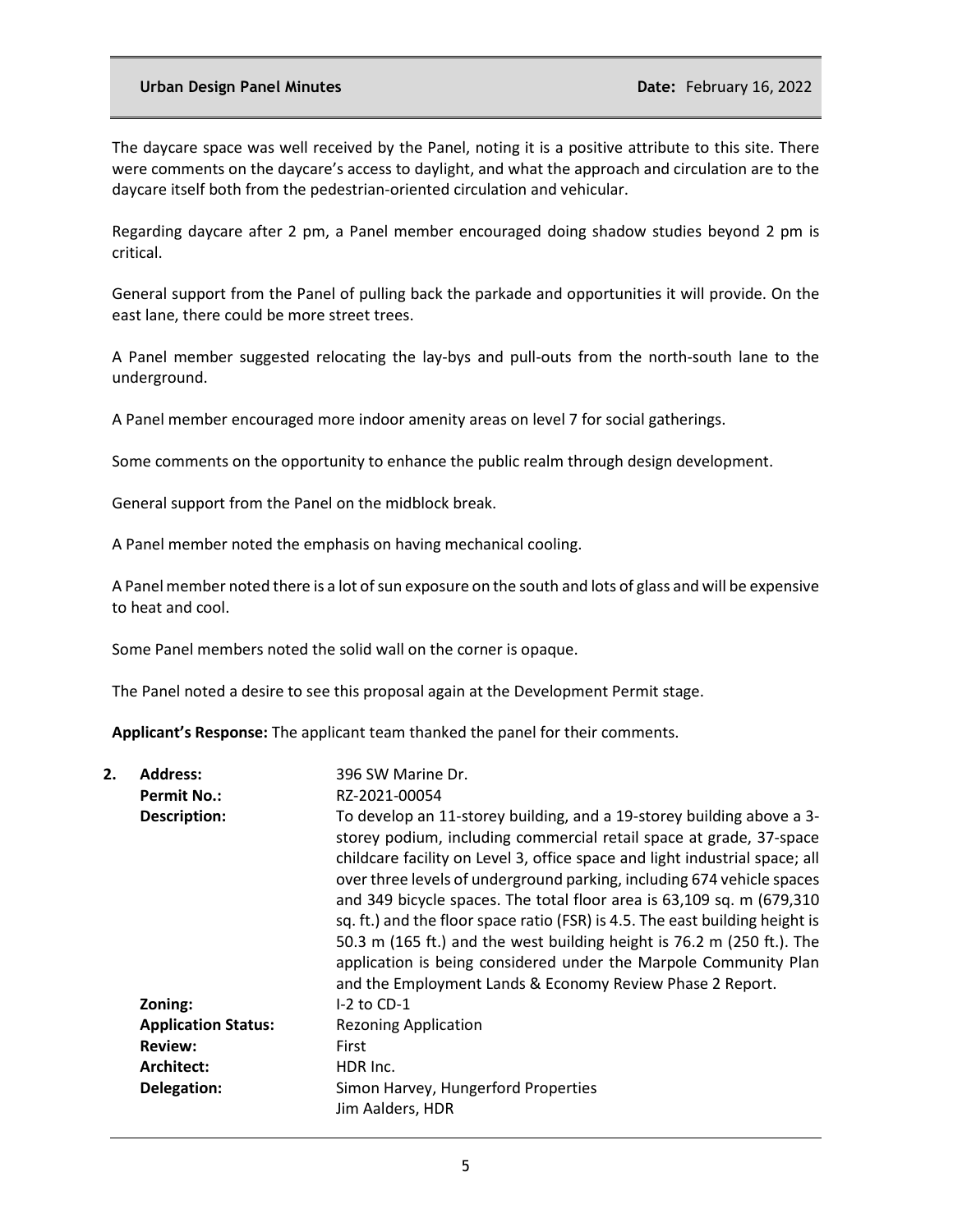David Jerke, David Jerke, Van der Zalm + Associates Kevin Welsh, Integral Group

**Staff:** Scott Erdman and Omar Aljebouri

## **EVALUATION:** Support with Recommendations (7/0)

### **Planner's Introduction:**

Rezoning Planner, Scott Erdman, introduced this rezoning application at 396 SW Marine Drive, located at the southeast corner of SW Marine Drive and Yukon Street, across the street from the Marine Gateway development. Marine Drive Station on the Canada Line is one block away to the west. Numerous mixed-use high-rise developments, up to 35 storeys, have been built surrounding the Station in recent years. The site is zoned I-2, and is currently developed with a car dealership.

This application is being considered under the Marpole Community Plan and Employment Lands and Economy Review Phase 2 Report. Under the Marpole Plan, this site was identified as an Intensive Employment Area, for transit-trip generating uses such as office or institutional, while still permitting traditional industrial. Maximum heights of 100 ft. and density of 3.0 FSR were anticipated. Surface parking was discouraged, while mid-block connections were encouraged. In October 2020, Council approved the Employment Lands and Economy Review, which sought to intensify job space and deliver multi-storey industrial spaces in key locations. This review allowed for staff to consider rezoning applications that exceed the height and densities anticipated under the Marpole and Cambie Corridor Plans, including this site, for projects that propose 100% job space.

The proposal received is for a mixed-use development, and includes:

- o Ground-floor commercial retail space,
- o Light industrial use in a 3-storey podium,
- o Office use in two towers above, at 11 storeys and 19 storeys in height,
- o A density of 4.50 FSR.
- $\circ$  The proposal also includes a mid-site pedestrian connection, and a 37-space childcare facility as the in-kind public benefit.

Development Planner, Omar Aljebouri presented the project's form of development.

The Neighbourhood:

- Marine Landing is envisioned as a walkable urban node centred around the Marine Drive Station. The area will transition to higher intensity residential and employment uses, with tower forms concentrated around the station and a general pattern of descending heights moving away from the Cambie Street and Marine Drive intersection.
- Some overarching urban design principles include:
	- o Strengthened natural urban systems and an animated public realm.
	- o Buildings of varying heights and forms that are social, flexible for employment needs and promote industrial stacking.
	- o Appropriate transitions to the context.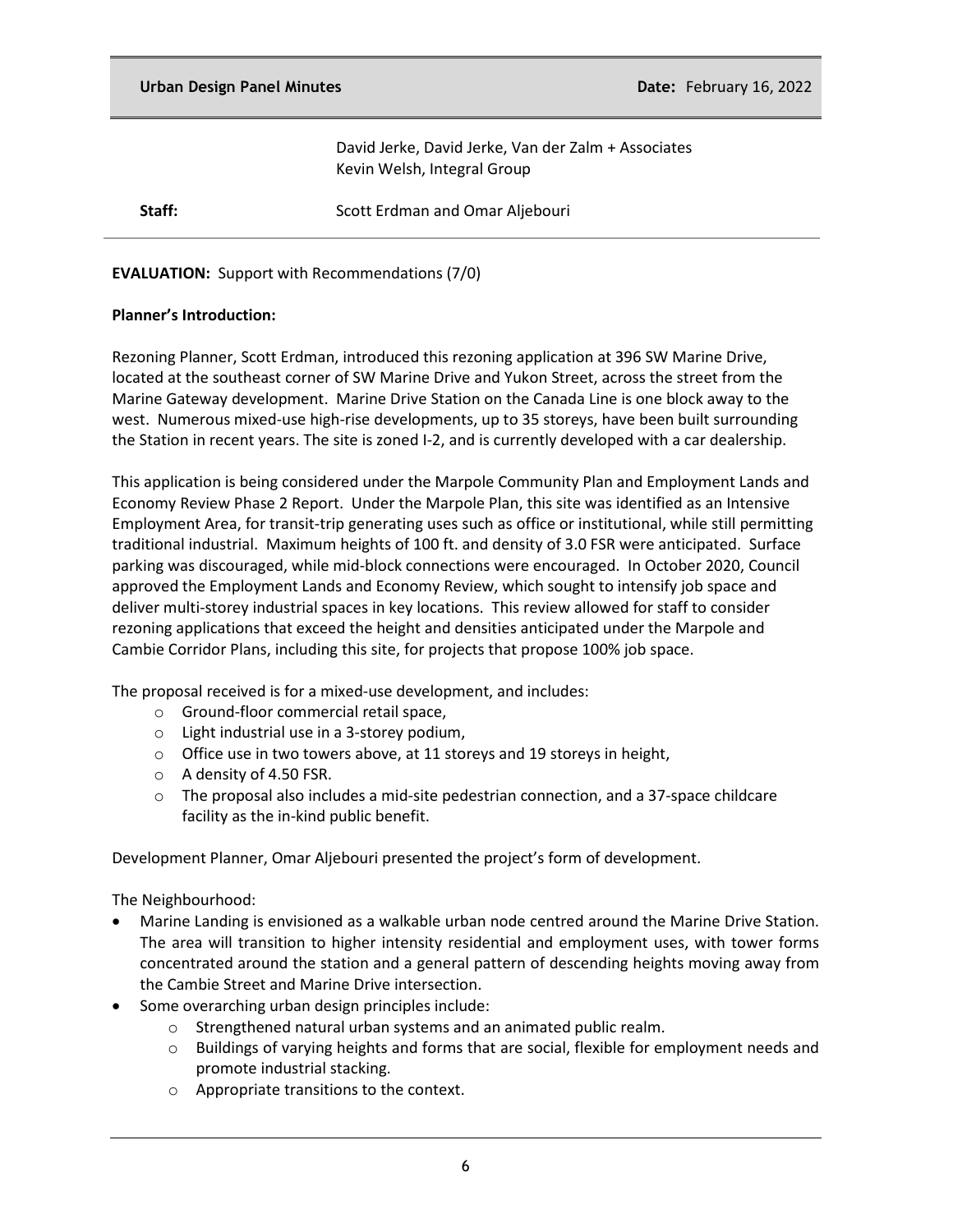The Public Realm:

- The recent industrial history and proximity to a busy arterial have created undesirable conditions and a disconnected public realm network. The intent is through incremental site-by-site changes to re-establish the natural urban systems through the design of streets and lively public spaces, prioritizing generous sidewalks and shorter blocks through active links and pedestrian mews.
- On this site, the vision is to include:
	- $\circ$  An improved walking and cycling route at the north edge as well as a blue-green system.
	- o A portion of a primary active link at the eastern edge.
	- $\circ$  A "green" expression at the west edge with large trees to improve the urban tree canopy and reduce the urban heat island effect.
	- o A new road at the southern edge.
	- $\circ$  A north-south 40 ft.-wide mid-block pedestrian mews, with active frontages and openness to the sky above. The mews should generally be 1:1.5 in ratio to avoid a tunnel effect.

The Built Form:

- Large intensive employment sites should be campus-like with multiple buildings of varying heights and floorplate sizes.
- Height should respond to context. Two tower typologies are anticipated: one being tall and slim (up to 76.2 m (250 ft.)), while the other is short and bar-like (up to 51.8 m (170 ft.)).
- Podiums are expected to be designed with flexibility and include stacked light industrial uses. The massing should respond to the public realm connections and places on-site, including streetwall definition, framing of pedestrian mews and allowing sunlight penetration to streets and public spaces.
- Articulated massing that reduces perceived bulk.
- Building interface that enhances the pedestrian experience with minimal blank walls.
- Public-realm activating uses at grade.
- Strategies to mitigate noise, pollution and address open space deficiency in the area.
- High-quality private indoor and outdoor amenities.

Existing and Future Context:

- West: the existing Marine Gateway (approximately 350 ft. high); and west of Cambie Street are the recently approved Ashley Mar Co-op (approximately 304 ft.) and Denny's site (335 ft.).
- North: Existing towers up to approximately 331 ft.
- East and south: Currently I-2 forms are expected to remain up to 100 ft. or depending on site consolidation to have towers similar to this project.

The Proposal:

- Two office towers: a tall tower to the west while the other shorter and bar-like to the east.
- A podium with commercial and light-industrial spaces. A north-south pedestrian mews bisect the podium. Upper levels bridging elements are proposed.
- A childcare space on Level 3.
- Indoor and outdoor office amenities on top of the podium.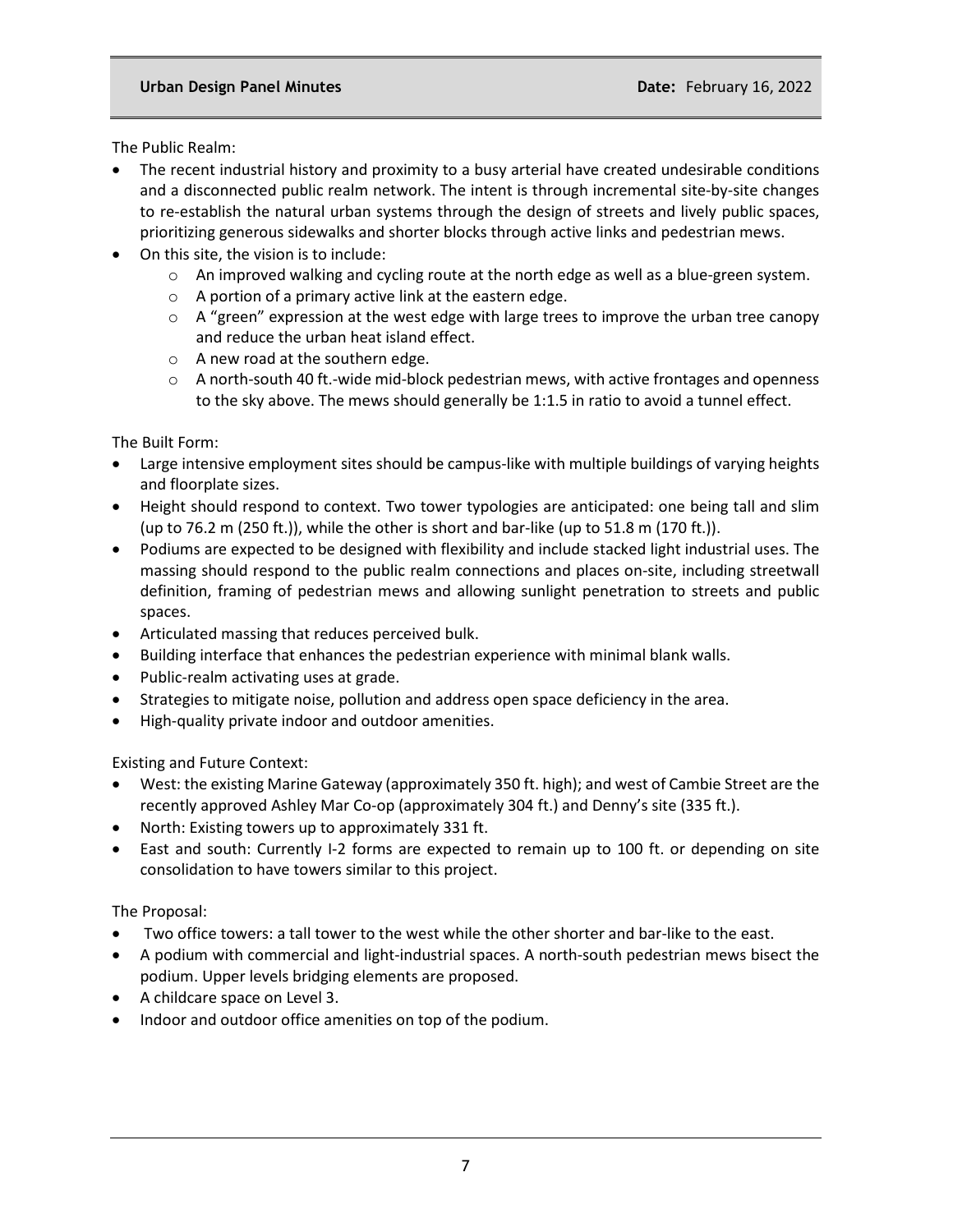## **Advice from the Panel on this application was sought on the following:**

- 1) Height, density and overall massing.
- 2) The response to the public realm aspiration of the Marine Landing Guidelines (e.g. planting; solar access; treatment; activation; interface), in particular for the pedestrian mews and the pedestrian-level east building elevation.
- 3) Any preliminary advice for consideration at the Development Permit stage

### **Applicant's Introductory Comments:**

Simon Harvey and Jim Aalders presented the design rationale and explanation for the proposed project design.

David Jerke presented the landscape vision and plans.

Kevin Welsh presented the sustainability strategies for this project.

### **Applicant and staff took questions from Panel.**

### **Panel's Consensus on Key Aspects Needing Improvement:**

Having reviewed the project, it was moved by **MR. CUDDINGTON** and seconded by **MR. LISTER** and was the decision of the Urban Design Panel:

THAT the Panel Recommend Support with recommendations to the project with the following recommendations to be reviewed by City Staff:

- 1) Refinement of the ground plane design to improve the public realm.
- 2) Re-locating daycare relative to the overhead coverage.

#### **Panel Commentary**

General support from Panel for height, density and massing.

A Panel member noted concerns with the deep overhang for the childcare area on the south side.

The Panel noted daycare location and daylight access need design development.

The landscape design was well received by Panel and suggested enhancing the ground plane and how it is connected to the podium.

The Panel suggested the massing of the ground plane could benefit from the solar study.

The Panel suggested further enhancing the connection to place through landscape design.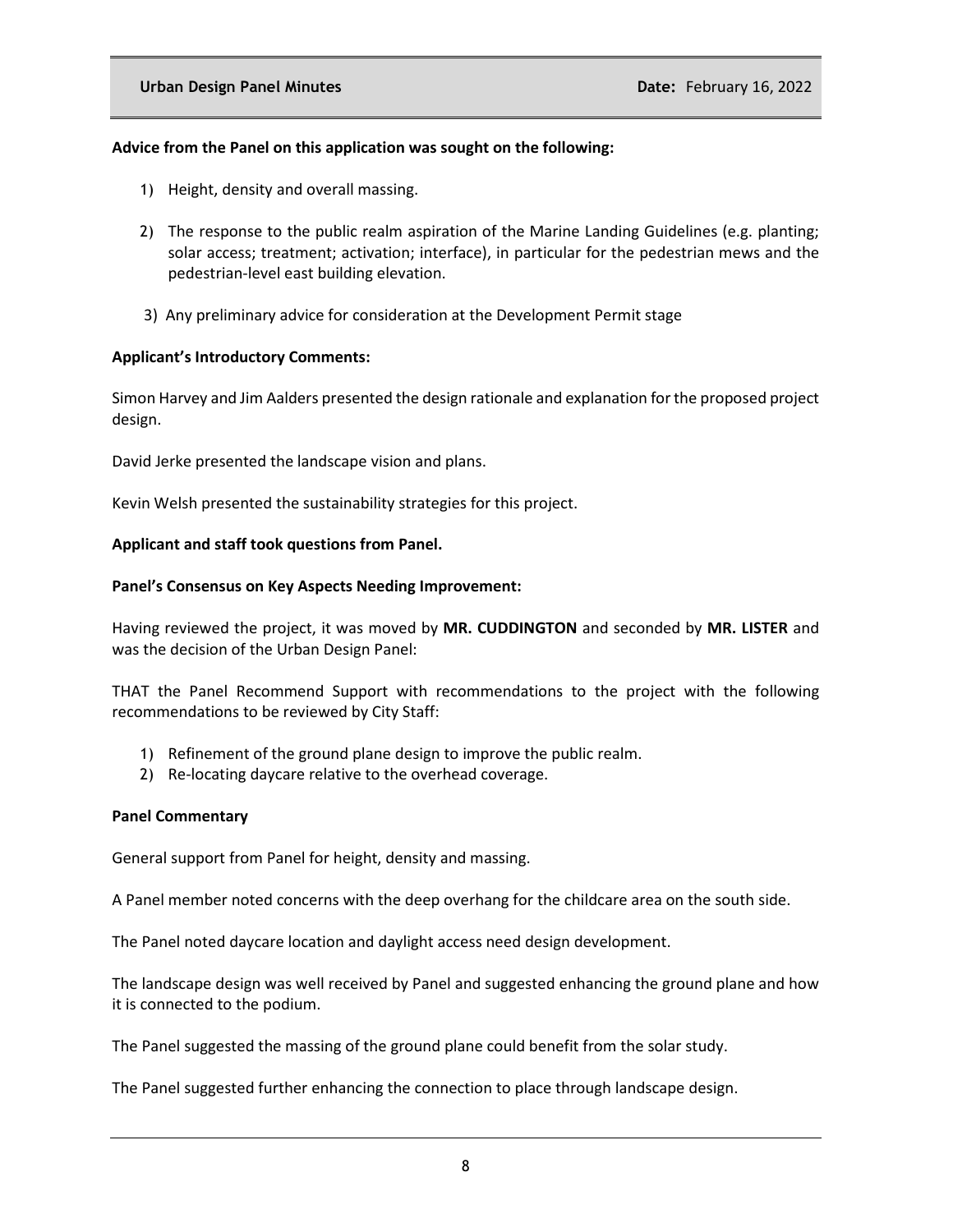A Panel member encouraged the green roof to be more responsive to urban agricultural plantings.

A Panel member suggested pulling back the parkade to retain the tree on-site.

A Panel member noted concerns with the east elevation and the amount of green wall. The panelist suggested design development to address how the building relates to the east lane.

A Panel member suggested exploring the opportunity to bring artists into the industrial context.

A Panel member noted appreciation for the sustainable design strategies in the project.

A Panel member suggested creating a more balanced composition between the taller and shorter podium.

A Panel member noted there was an elevator overrun proposed in the shorter tower but not for the taller tower.

**Applicant's Response:** The applicant team thanked the panel for their comments.

| 3. | Address:<br><b>Permit No.:</b><br>Description:   | 1025 Dunsmuir St<br>DP-2021-00824<br>To develop a 16-storey Office Building, with a one-storey retail<br>pavilion and a public plaza; all over 2 levels of below grade parking,<br>providing 173 vehicle parking spaces and 273 bike parking spaces,<br>including a connection to the existing retail concourse and the<br>Burrard Skytrain station. The building height is 260'-0", and the<br>total floor area is 461,619 sq. ft. |
|----|--------------------------------------------------|-------------------------------------------------------------------------------------------------------------------------------------------------------------------------------------------------------------------------------------------------------------------------------------------------------------------------------------------------------------------------------------------------------------------------------------|
|    | Zoning:<br><b>Application Status:</b><br>Review: | DD.<br>Complete Development Application<br>First                                                                                                                                                                                                                                                                                                                                                                                    |
|    | Architect:                                       | <b>KPF</b>                                                                                                                                                                                                                                                                                                                                                                                                                          |
|    | Delegation:                                      | Marianne Kwok<br>Vincent Defaud<br>Kevin Welsh, Integral Group<br>Joseph Fry,<br>Ryan Martin<br>Levin Stoelting<br>Daniel Fung                                                                                                                                                                                                                                                                                                      |
|    | Staff:                                           | Hamid Shayan                                                                                                                                                                                                                                                                                                                                                                                                                        |

## **EVALUATION:** Recommend Re-submission (6/0)

## **Planner's Introduction:**

Development planner, Hamid Shayan, began by noting this is a proposed DP application to replace an existing 7-storey parking structure at north-west corner of Bentall centre with a 16-storey mass timber office building, featuring sub-grade parking, connection to the retail concourse and the Skytrain, retail at grade, a lobby, and rooftop. The building is fronted by a large public plaza, which is activated by a 1 storey retail pavilion.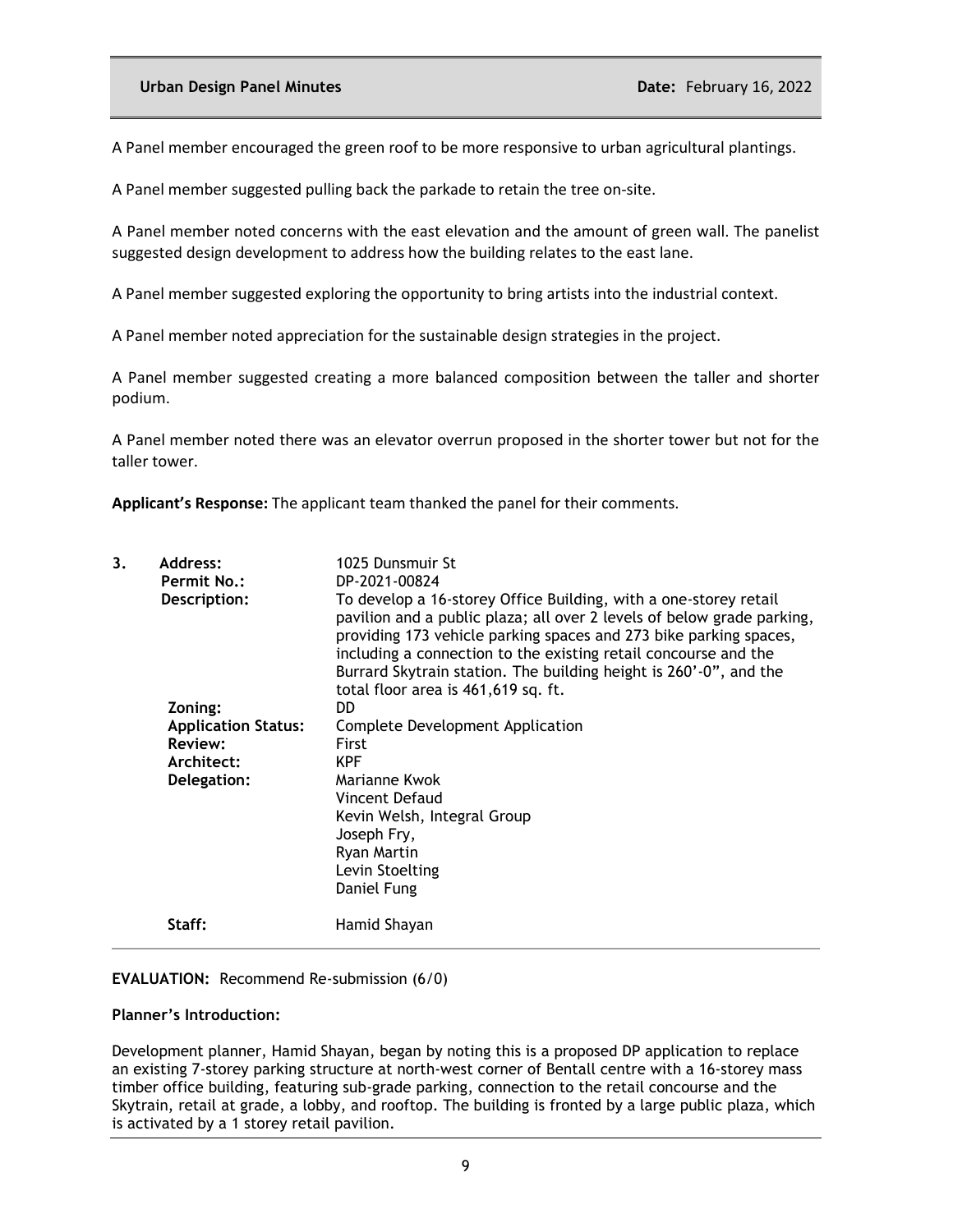The site is zoned DD and is located in area "A" under Downtown Official Development Plan and mostly surrounded by office buildings. It is considered as established high-density prestige employment node.

The project sits within the current Bentall Centre complex with Eveleigh Street to the north, Dunsmuir Street to the south, and Thurlow Street to the west. Site has some constraints; The Canada way transit link passes underneath from southeast to northwest. The site has a significant slope. From southwest corner, Melville and Thurlow street intersection, it has 22 feet drop to the north at Eveliegh and 11 feet drop to the east at Burrard Street. The applicant recently has done some temporary improvements such as the mural which add to the character of the area.

This proposal is governed by some applicable plans, policies and guidelines and is generally aligned with urban design objectives including:

- Improve the general environment of the downtown district as an attractive place to live, work, shop and visit.
- Maintain the highest standards of design and amenity
- Create distinctive public realm and a unique and pleasing streetscape in downtown district

The proposal is envisioned as a loft-like structure. The cubic form started directly from the ground and articulated with cut-in spaces .The rectangular plate and centred core provide deep leasing depths. The mass of the building steps back at multiple levels, providing many of the office floors with loggias or terraces. Terraces provide access to exterior space from the office and line the south elevation of the development, facing the new Dunsmuir Plaza. They cascade across the facade to allow extra daylight into the breezeways and to the existing facades of Bentall 3 and Bentall 4. The highest occupied level is graced by a large rooftop terrace with ample greenery and planting.

The site also is under 6 intersecting View Cones (B2, C1, C2, 3.2.2, 9.2.1, F1). At this location, the maximum geodetic height is 115.3 meters (378.5 ft.) under View Cone B2. As per the provided shadowing analysis, no extra shadow impact ix expected on the nearby public areas however there is some shadow impacts from pavilion to the plaza which staff will be considering to minimize it in their future review process.

Hamid Shayan continued with elaboration on public realm design strategies which comprise of 4 components:

- 1- The Plaza south of 1025 Dunsmuir is re-imagined to align with these aspirations. The entire space along Dunsmuir is regraded, providing an accessible space connecting Dunsmuir, Burrard and Thurlow as well as entries into 1025 Dunsmuir, Bentall 3 and Bentall 4.
- 2- In between the buildings is the Thurlow Breezeway and the Eveleigh Breezeway, leading from the Plaza to surrounding streets. Activating the Plaza and Breezeways with retail, café and restaurant patios and landscaping.
- 3- The Pavilion is a low, mass timber structure and is the most prominent feature of the Plaza. It is simultaneously a café where people socialize and a sculptural object inviting engagement and participation.
- 4- Retail spaces at the first two levels of the building and carefully considered landscape design, aim to activate more fully the corner of Thurlow and Eveleigh, while also increasing pedestrian accessibility, porosity through the site and increased connectivity to the surrounding neighbourhood.

Development Planner, Hamid Shayan, also noted that in order to activate the public life at night, a lighting strategy has been proposed upon staff's preliminary commentary. The material of the buildings includes Clear glazing installed within dark bronze mullions and trims, concreate piers and fire rated wood spandrel, and wood textured aluminum soffit panels.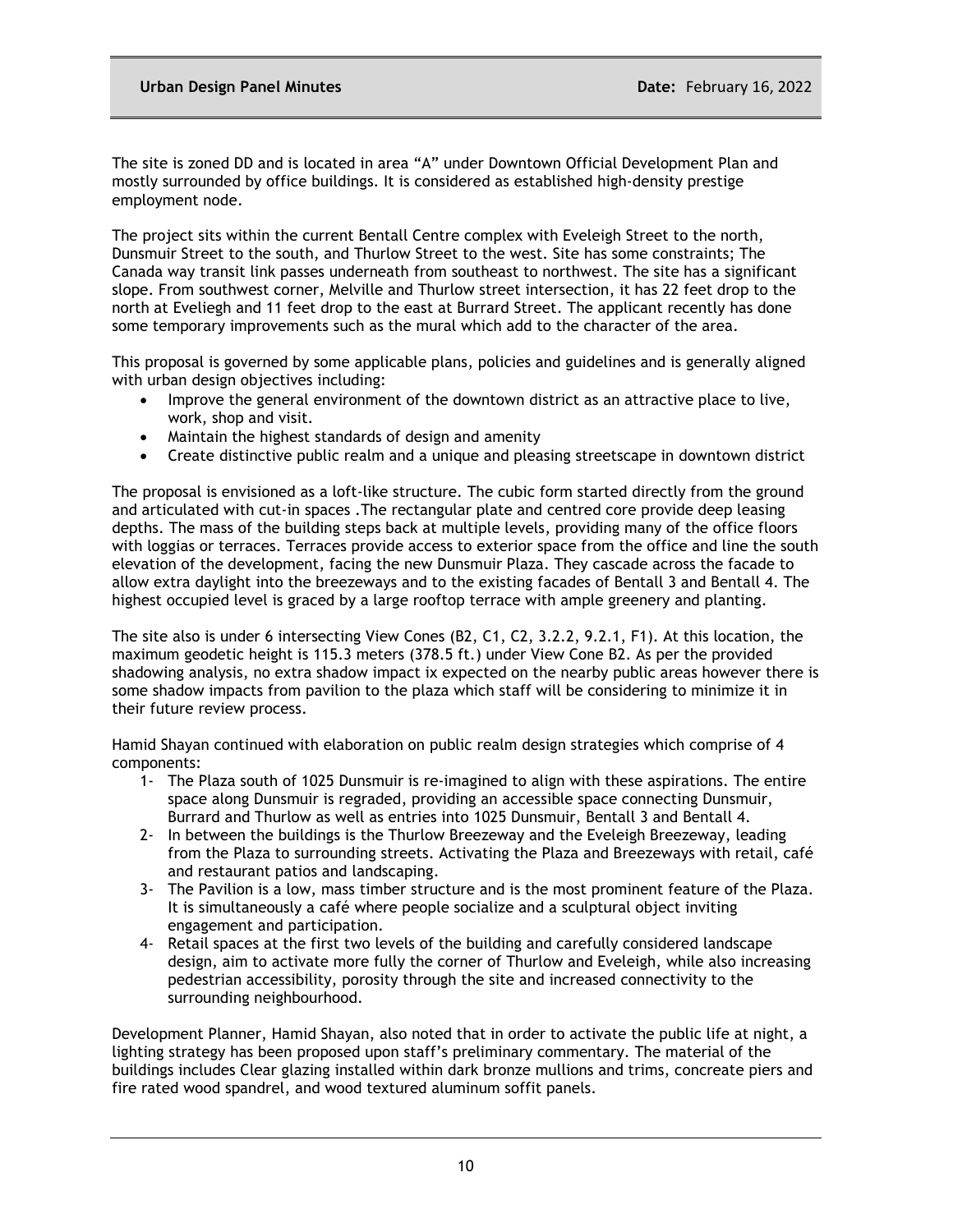## **Advice from the Panel on this application is sought on the following:**

1) Public Realm and Landscape Strategies;

Please provide feedback on the following:

a) The overall performance of introduced plaza area and breezeway connectors as the active and inviting pedestrian links.

b) The quality of the public realm and building interface at Dunsmuir St, Thurlow St. and Eveleigh St.

2) Design Development and Materiality;

Please comment on the architectural expression, articulation of the massing, and material treatment of the office building and retail pavilion with consideration of the below:

a) Is the pedestrian scale and relationship with the context establish a rhythm appropriate with the character of the area?

b) Is the massing sufficiently articulated to produce a high quality addition to the prominent urban culture of downtown Vancouver?

# **Applicant's Introductory Comments:**

Marianne Kwok presented the design rationale and explanation for the proposed project design.

Joseph Fry presented the landscape plans and vision for this project.

Kevin Welsh presented on the sustainability strategies for this project.

## **Applicant and staff took questions from Panel.**

## **Panel's Consensus on Key Aspects Needing Improvement:**

Having reviewed the project, it was moved by **MS. LEE** and seconded by **MS. LONG** and was the decision of the Urban Design Panel:

THAT the Panel Recommend Re-submission of the project addressing the Panel member's comments noted in the minutes.

## **Panel Commentary**

#### **Summary**

There was general support for the building design with some mixed feedback on the length of the building and the kind of density within the location that it is sited.

There was feedback on the design of the plaza, in particular the pavilion. The panel noted whether or not the proposed public realm design is in response to what is best needed in this area. Most panel members noted that the plaza, and pavilion design should be reconsidered.

Panel commented on the functional design and programming of the elements at the ground plane and what the target use in these spaces should be.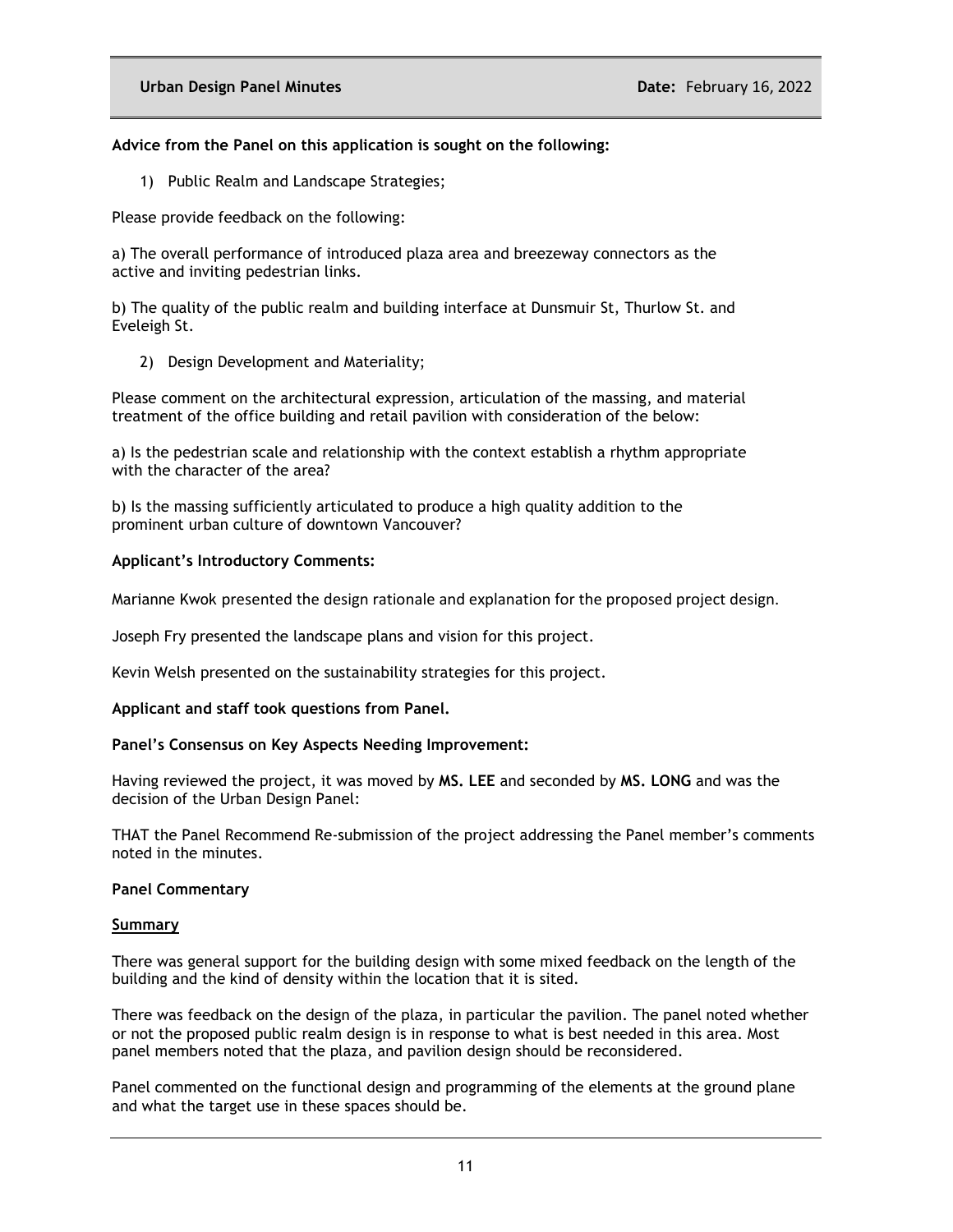### **Urban Design Panel Minutes Date:** February 16, 2022

Panel commented on the connection between the pavilion design and office; as one project but distinctive space within the site.

#### **Public Realm and Landscape Strategies**

Panel suggest further design development and programming of ground plane.

Some Panel members noted the pavilion could be more supportive of the way people flow through the site and still facilitate access to light on sunny days. Panelists noted the plaza feels likes a bypass space and not a place for people to engage and socialize. Comments were also made with concerns to understanding whether this be a "place" or "non-place" or a "place to draw yourself through".

Some Panel members noted the breezeway provides quality corridor for social gathering and pedestrian connection.

A Panel member noted the breezeway could be wider.

Some Panel members noted non- support for the overall performance in which the plaza in the breezeway is working because people are not being protected from the rain. Panelist encourage rain coverage in and around Bentall buildings three and four.

A Panel member noted concerns with the second layer of landscape blocking the plaza.

A Panel member does not support the location of the amphitheatre being on the street side.

A Panel member noted the orientation of the pavilion will be casted by the shadow and therefore there is no need for canopy.

A Panelist noted there is a need for more open spaces and there are already too many buildings in the downtown core, another building in the plaza is the wrong move; also noting non-support for a pavilion in the plaza.

A Panel member noted concerns with having a retail space at the podium base.

#### **Design Development and Materiality**

General support from Panel on the massing of the office building with mixed feedback about the length and density within the existing location.

A Panel member noted the concrete and timber propositions on the inside should not be undone by the use of artificial materials on the outside when perhaps glass could be more beneficial.

A Panel member noted appreciation for the use of interior wall separations to create 60/40, allowing the building to be more of a glass structure.

Some Panel members suggest the building could be taller. Other Panelists commented the building needs to be either taller or shorter than the Bentall building but not the same size. Another Panelist noted the building needs to be a bit narrower.

Some Panel members noted concerns with the plaza; it either needs more open space for pedestrians to encourage engagement or extend the breezeway to move pedestrian traffic through.